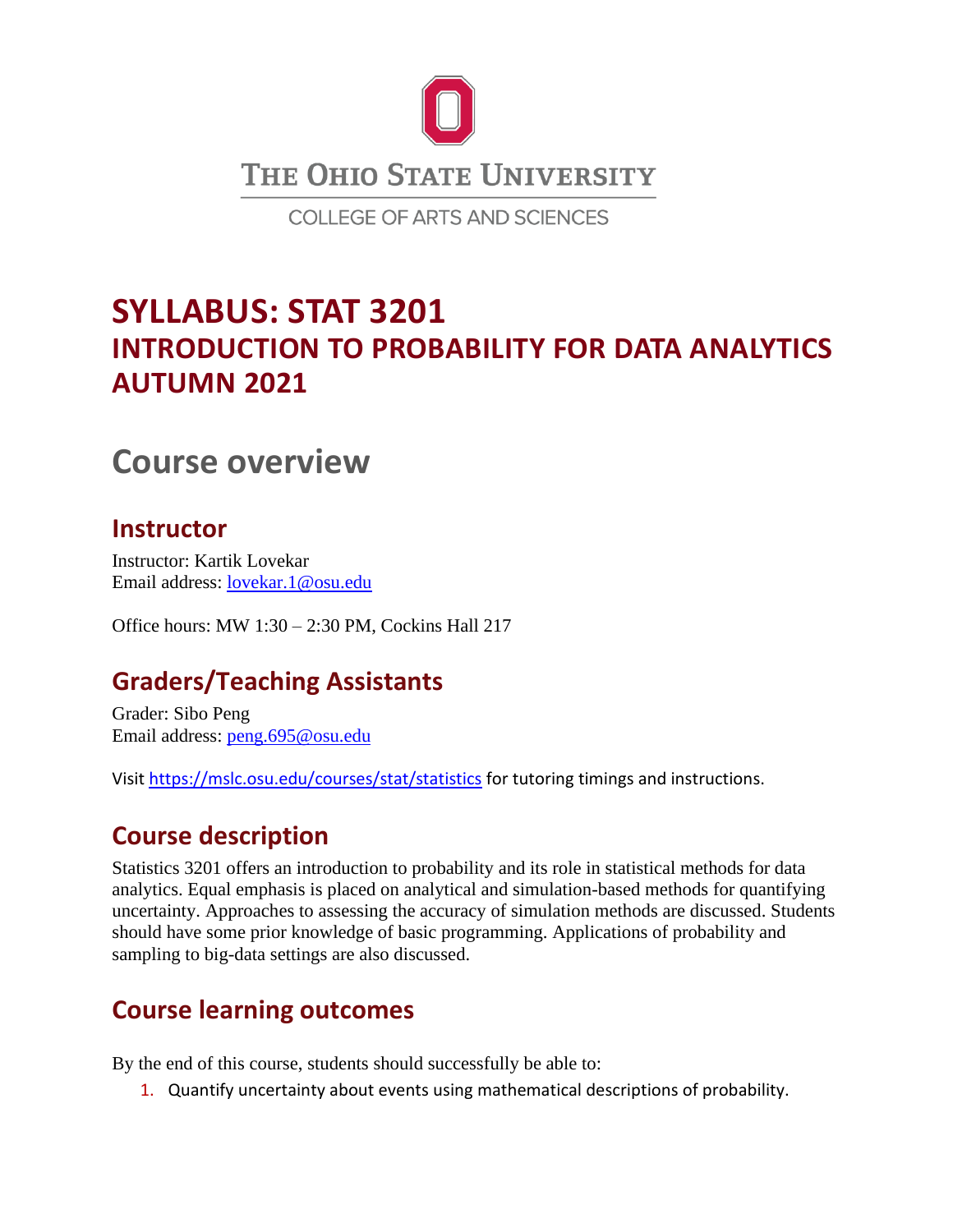- 2. Quantify uncertainty about events using simulation methods.
- 3. Assess the quality and accuracy of simulation-based descriptions of uncertainty.
- 4. Update a description of uncertainty based on new information.
- 5. Identify appropriate probability models for experiments/data and summarize expected outcomes from such models.
- 6. Use correlation and conditional expectation to describe the relationship between two random variables.
- 7. Quantify uncertainty about summary statistics for large data sets.

### **Course materials**

The textbook and/or courseware for this course is being provided via CarmenBooks. Through CarmenBooks, students obtain publisher materials electronically through Carmen/Canvas, saving them up to 80% per title. The fee for this material is included as part of tuition and is listed as *CarmenBooks fee* on your Statement of Account. In addition to cost-savings, materials provided through CarmenBooks are available immediately on or before the first day of class. There is no need to wait for financial aid or scholarship money to purchase your textbook.

Unless you choose to opt-out of the program, you do NOT need to purchase any materials for this course at the bookstore. For more information on the program or information on how to opt out, [please visit the CarmenBooks website.](https://affordablelearning.osu.edu/carmenbooks/students)

• [Wackerly, Mendenhall and Sheaffer] • [*Mathematical Statistics with Applications*] • [7th edition] • [Cengage Learning] • [1111798788, 9781111798789]

Access this eBook through the **CARMENBOOKS reader link** in the course navigation of your Carmen course for this class.

## **Course technology**

For help with your password, university e-mail, Carmen, or any other technology issues, questions, or requests, contact the OSU IT Service Desk. Standard support hours are available at [https://ocio.osu.edu/help/hours,](https://ocio.osu.edu/help/hours) and support for urgent issues is available 24x7.

- **Self-Service and Chat support:** <http://ocio.osu.edu/selfservice>
- **Phone:** 614-688-HELP (4357)
- **Email:** [8help@osu.edu](mailto:8help@osu.edu)
- **TDD:** 614-688-8743

#### **Baseline technical skills necessary for online courses**

- Basic computer and web-browsing skills
- Navigating Carmen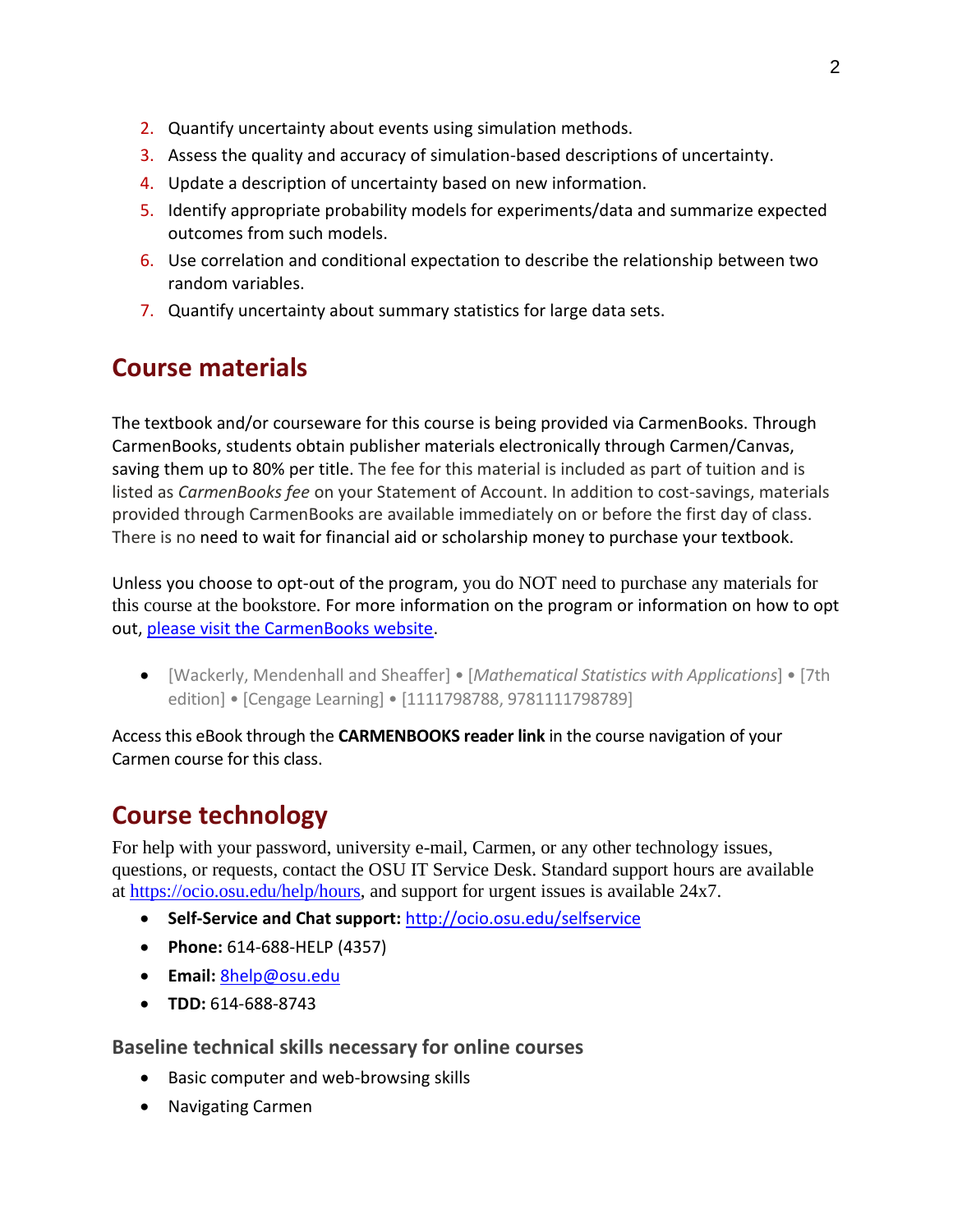#### **Technology skills necessary for this specific course**

- CarmenZoom
- Collaborating in CarmenWiki
- Recording a slide presentation with audio narration
- Recording, editing, and uploading video

#### **Necessary equipment**

- Computer: current Mac (OS X) or PC (Windows 10+) with high-speed internet connection
- Webcam: built-in or external webcam, fully installed
- Microphone: built-in laptop or tablet mic or external microphone

#### **Necessary software**

- On occasion, I may use the statistical software package called R (The R Project for Statistical Computing; [http://www.r-project.org/\)](http://www.r-project.org/) to illustrate certain aspects. Here is the information for obtaining R.
	- o You can download R for Windows, Mac, and Linux, from the CRAN archive at [https://cran.r-project.org.](https://cran.r-project.org/)
	- o An in-depth introduction to R is available at [http://cran.r](http://cran.r-project.org/doc/manuals/R-intro.pdf)[project.org/doc/manuals/R-intro.pdf](http://cran.r-project.org/doc/manuals/R-intro.pdf)
	- $\circ$  Hands-on tutorials are available in the Swirl system, which you can learn about at<http://swirlstats.com/>. In particular, "R Programming: The basics of programming in R" is an appropriate first tutorial for students who have never used R.
- An easier to use interface to R is available in the software package RStudio. This package is available for Windows, Mac, and Linux and can be downloaded for free from [http://rstudio.org.](http://rstudio.org/) **Note that RStudio requires R to be installed.**
- [Microsoft Office 365 ProPlus](https://ocio.osu.edu/blog/community/2015/08/18/free-microsoft-office-for-ohio-state-students) All Ohio State students are now eligible for free Microsoft Office 365 ProPlus through Microsoft's Student Advantage program. Each student can install Office on five PCs or Macs, five tablets (Windows, iPad® and Android™) and five phones.
	- o Students are able to access Word, Excel, PowerPoint, Outlook and other programs, depending on platform. Users will also receive 1 TB of OneDrive for Business storage.
	- $\circ$  Office 365 is installed within your BuckeyeMail account. Full instructions for downloading and installation can be found [https://ocio.osu.edu/kb04733.](https://ocio.osu.edu/kb04733)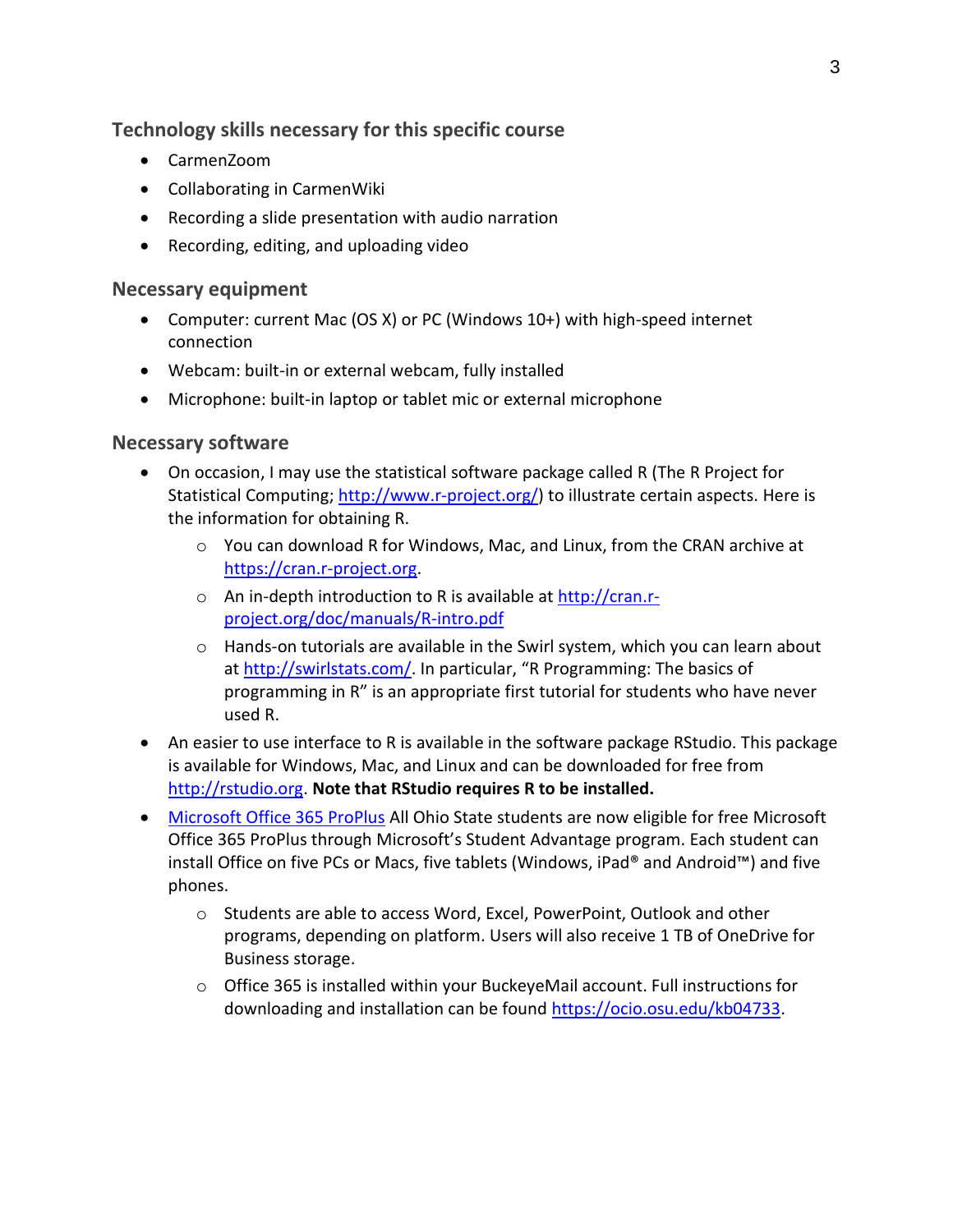### **Course delivery**

The class is scheduled to meet on MWF from 3:00 PM – 3:55 PM. For the Autumn 2021 offering, the course will be taught in an in-person format.

# **Grading and faculty response**

### **Grades**

| Assignment or category | Percentage |
|------------------------|------------|
| Homework               | 25         |
| Project                | 10         |
| Midterm 1              | 20         |
| Midterm 2              | 20         |
| Final Exam             | 25         |
| Total                  | 100        |

### **Late assignments**

Generally late assignments are not accepted and written documentation is required for missed assignments. If you are unable to complete an assignment on time, please get in touch with me *as soon as possible* so we can discuss your situation.

### **Grading scale**

93–100: A 90–92.9: A-87–89.9: B+ 83–86.9: B 80–82.9: B-77–79.9: C+ 73–76.9: C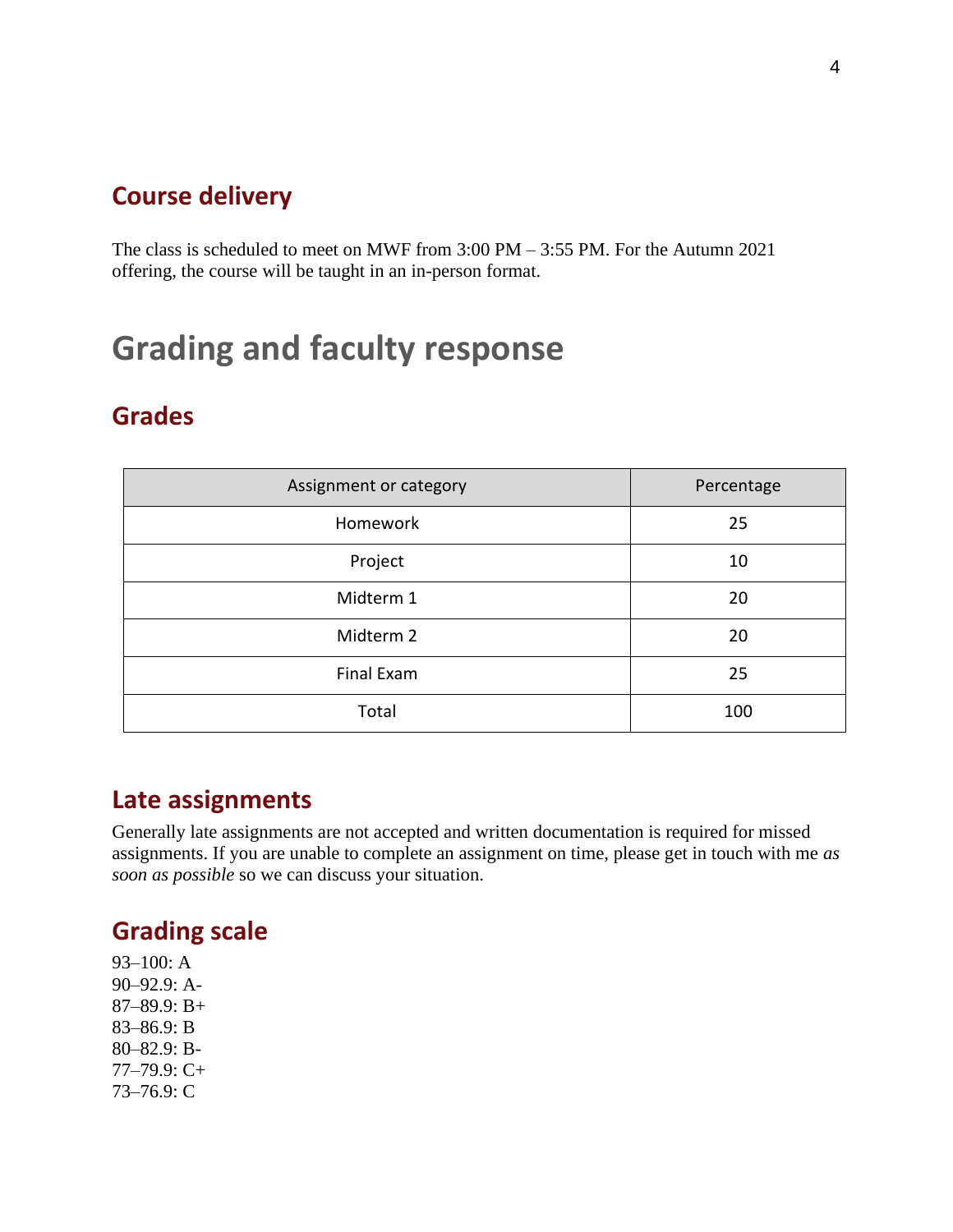70 –72.9: C- $67 - 69.9$ : D+  $60 - 66.9$ : D Below 60: E

### **Faculty feedback and response time**

I am providing the following list to give you an idea of my intended availability throughout the course. (Remember that you can call **614-688-HELP** at any time if you have a technical problem.)

#### **Grading and feedback**

For large weekly assignments, you can generally expect feedback within **7 days**.

**E-mail**

I will reply to e-mails within **24 hours on school days**.

#### **Discussion board**

I will check and reply to messages in the discussion boards every **24 hours on school days**.

# **Attendance, participation, and discussions**

### **Student participation requirements**

Regular attendance and class participation is required. Please let the instructor know via email if you plan to miss several lectures. Though attendance will not be taken daily, please remember that I fully am aware of which students consistently miss class.

### **Discussion and communication guidelines**

The following are my expectations for how we should communicate as a class. Above all, please remember to be respectful and thoughtful.

- **Writing style**: While there is no need to participate in class discussions as if you were writing a research paper, you should remember to write using good grammar, spelling, and punctuation. Informality (including an occasional emoticon) is fine for non-academic topics.
- **Tone and civility**: Let's maintain a supportive learning community where everyone feels safe and where people can disagree amicably. Remember that sarcasm doesn't always come across online.
- **Citing your sources**: When we have academic discussions, please cite your sources to back up what you say. (For the textbook or other course materials, list at least the title and page numbers. For online sources, include a link.)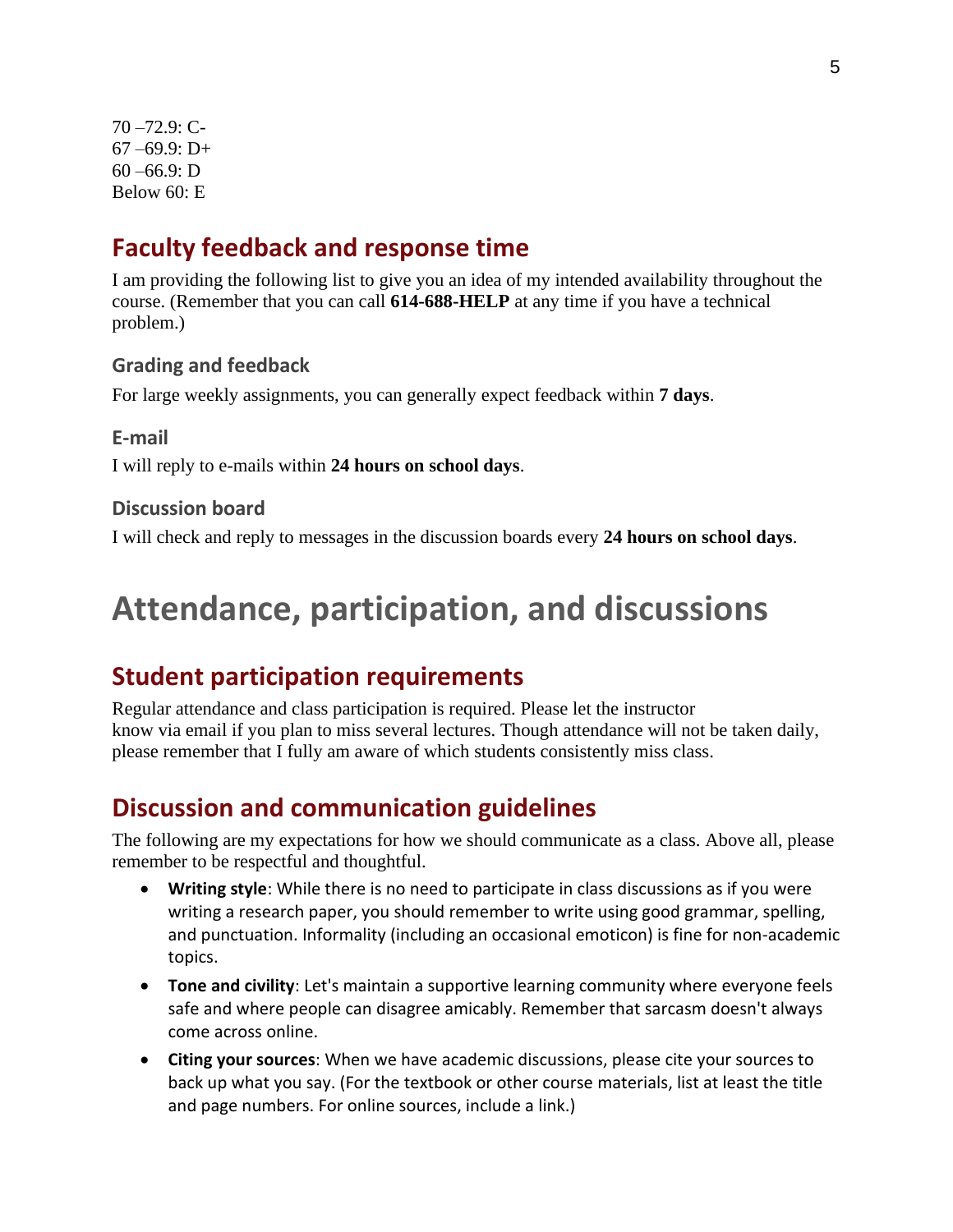• **Backing up your work**: Consider composing your academic posts in a word processor, where you can save your work, and then copying into the Carmen discussion.

# **Other course policies**

# **Health and safety**

The Ohio State University Wexner Medical Center's Coronavirus Outbreak site [\(https://wexnermedical.osu.edu/features/coronavirus\)](https://wexnermedical.osu.edu/features/coronavirus) includes the latest information about COVID-19 as well as guidance for students, faculty and staff.

I expect that you will read and follow the guidelines and requirements for campus safety, which are available at [https://safeandhealthy.osu.edu.](https://safeandhealthy.osu.edu/)

### **Student academic services**

Student academic services offered on the OSU main campus [http://advising.osu.edu/welcome.shtml.](http://advising.osu.edu/welcome.shtml)

### **Student support services**

Student support services offered on the OSU main campus [http://ssc.osu.edu.](http://ssc.osu.edu/)

# **Academic integrity policy**

**Policies for this online course**

- **Exams**: You must complete the midterm and final exams yourself, without any external help or communication.
- **Written assignments**: Your written assignments, including discussion posts, should be your own original work. In formal assignments, you should cite the ideas and words of your research sources. You are encouraged to ask a trusted person to proofread your assignments before you turn them in--but no one else should revise or rewrite your work.
- **Reusing past work**: In general, you are prohibited in university courses from turning in work from a past class to your current class, even if you modify it. If you want to build on past research or revisit a topic you've explored in previous courses, please discuss the situation with me.
- **Falsifying research or results**: All research you will conduct in this course is intended to be a learning experience; you should never feel tempted to make your results or your library research look more successful than it was.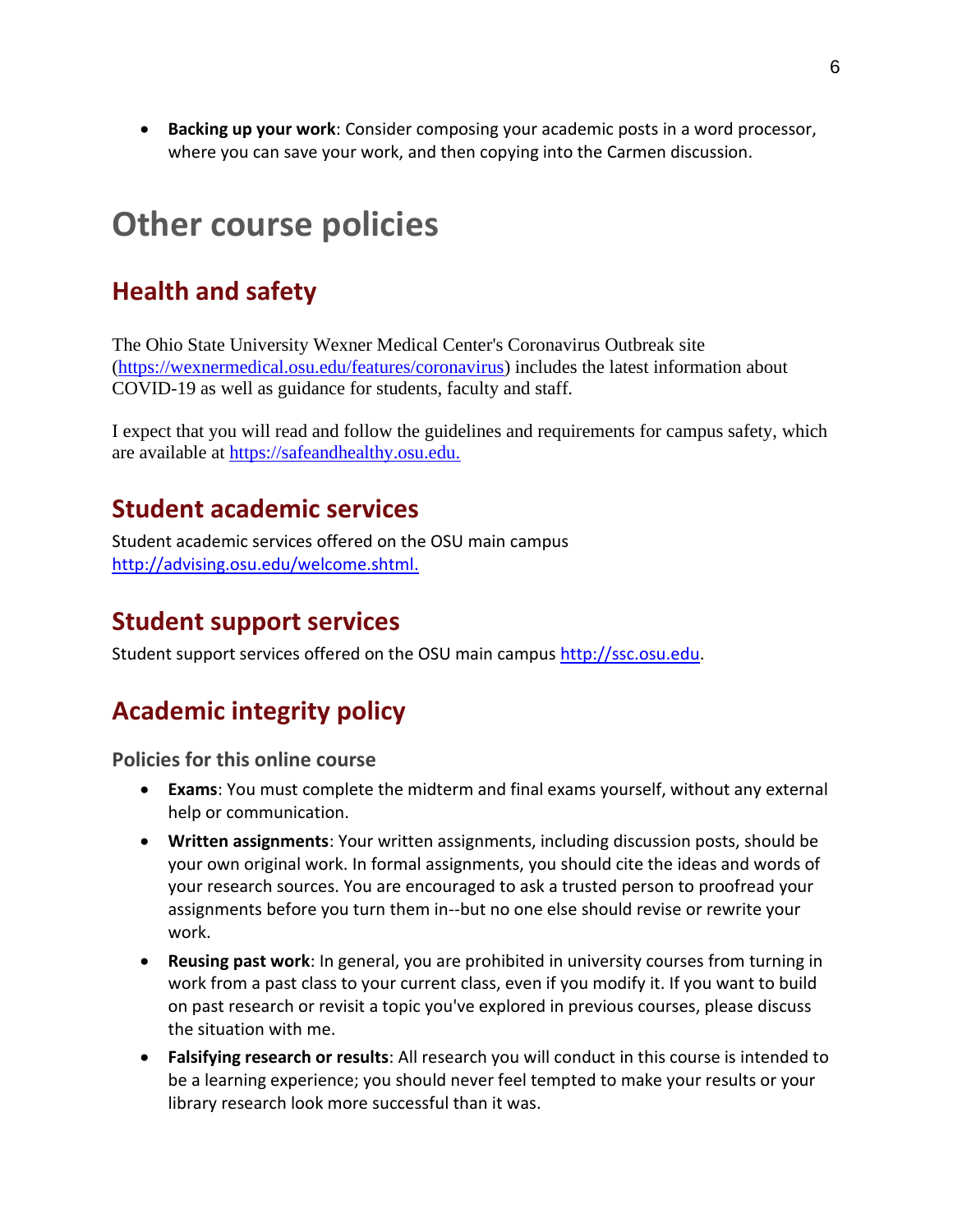• **Collaboration and informal peer-review**: The course includes many opportunities for formal collaboration with your classmates. While study groups and peer-review of major written projects is encouraged, remember that comparing answers on a quiz or assignment is not permitted. If you're unsure about a particular situation, please feel free just to ask ahead of time.

#### **Ohio State's academic integrity policy**

It is the responsibility of the Committee on Academic Misconduct to investigate or establish procedures for the investigation of all reported cases of student academic misconduct. The term "academic misconduct" includes all forms of student academic misconduct wherever committed; illustrated by, but not limited to, cases of plagiarism and dishonest practices in connection with examinations. Instructors shall report all instances of alleged academic misconduct to the committee (Faculty Rule 3335-5-487). For additional information, see the Code of Student Conduct [http://studentlife.osu.edu/csc/.](http://studentlife.osu.edu/csc/)

# **Copyright disclaimer**

The materials used in connection with this course may be subject to copyright protection and are only for the use of students officially enrolled in the course for the educational purposes associated with the course. Copyright law must be considered before copying, retaining, or disseminating materials outside of the course.

### **Statement on title IX**

Title IX makes it clear that violence and harassment based on sex and gender are Civil Rights offenses subject to the same kinds of accountability and the same kinds of support applied to offenses against other protected categories (e.g., race). If you or someone you know has been sexually harassed or assaulted, you may find the appropriate resources at [http://titleix.osu.edu](http://titleix.osu.edu/) or by contacting the Ohio State Title IX Coordinator, Kellie Brennan, at [titleix@osu.edu](mailto:titleix@osu.edu)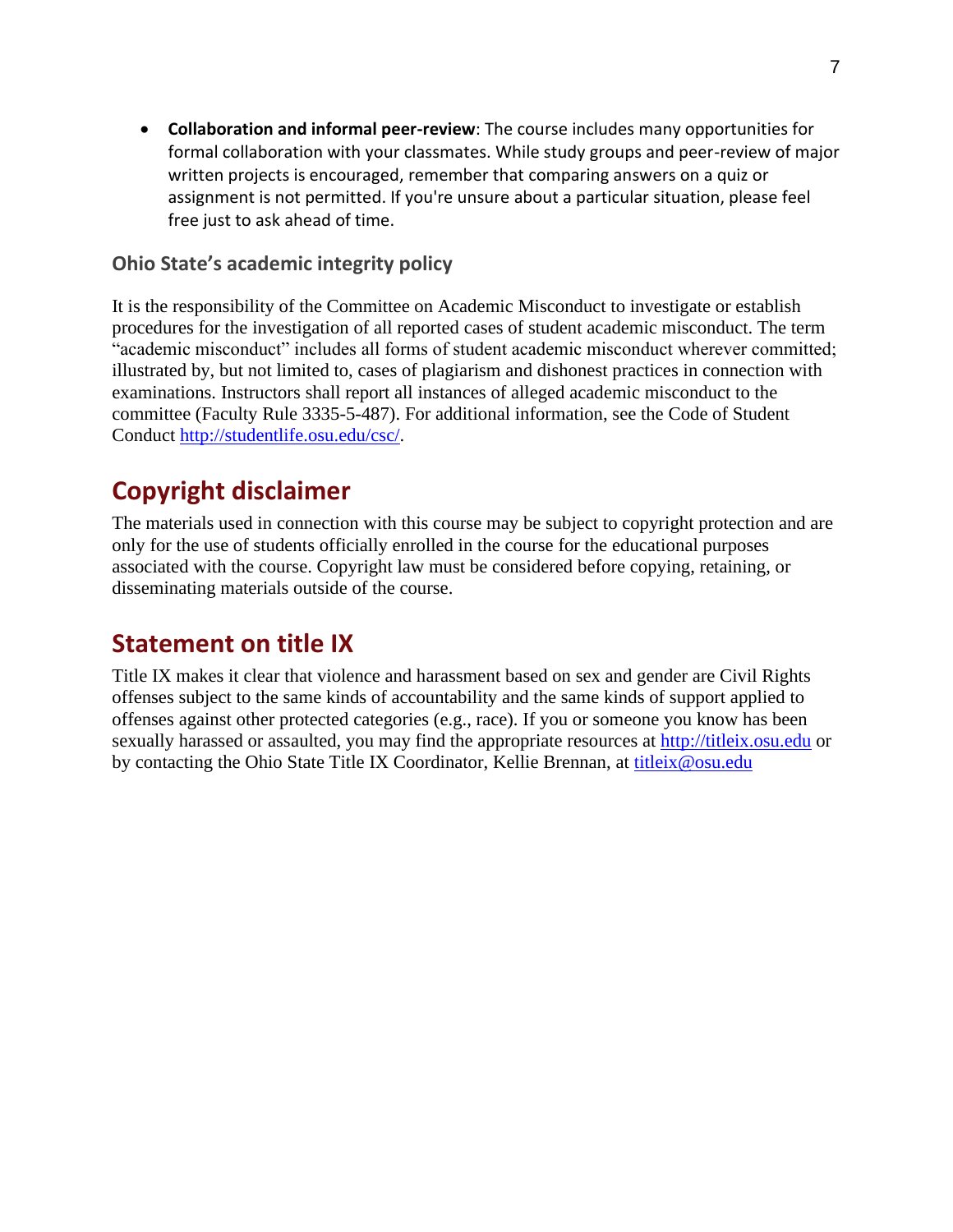# **Accessibility accommodations for students with disabilities**

**The University strives to make all learning experiences as accessible as possible. If you anticipate or experience academic barriers based on your disability (including mental health, chronic or temporary medical conditions), please let me know immediately so that we can privately discuss options. To establish reasonable accommodations, I may request that you register with Student Life Disability Services. After registration, make arrangements with me as soon as possible to discuss your accommodations so that they may be implemented in a timely fashion. SLDS contact information: [slds@osu.edu;](http://slds@osu.edu) 614-292- 3307; [slds.osu.edu;](http://slds.osu.edu/) 098 Baker Hall, 113 W. 12th Avenue.**

#### **Accessibility of course technology**

This online course requires use of Carmen (Ohio State's learning management system) and other online communication and multimedia tools. If you need additional services to use these technologies, please request accommodations with your instructor.

- [Carmen \(Canvas\) accessibility](https://community.canvaslms.com/docs/DOC-2061)
- Streaming audio and video
- Synchronous course tools

## **Your mental health**

As a student you may experience a range of issues that can cause barriers to learning, such as strained relationships, increased anxiety, alcohol/drug problems, feeling down, difficulty concentrating and/or lack of motivation. These mental health concerns or stressful events may lead to diminished academic performance or reduce a student's ability to participate in daily activities. The Ohio State University offers services to assist you with addressing these and other concerns you may be experiencing. If you or someone you know are suffering from any of the aforementioned conditions, you can learn more about the broad range of confidential mental health services available on campus via the Office of Student Life's Counseling and Consultation Service (CCS) by visiting [ccs.osu.edu](http://ccs.osu.edu/) or calling 614-292-5766. CCS is located on the 4th Floor of the Younkin Success Center and 10th Floor of Lincoln Tower. You can reach an on call counselor when CCS is closed at 614-292-5766 and 24 hour emergency help is also available through the 24/7 National Suicide Prevention Hotline at 1-800-273- TALK or at [suicidepreventionlifeline.org](http://suicidepreventionlifeline.org/)